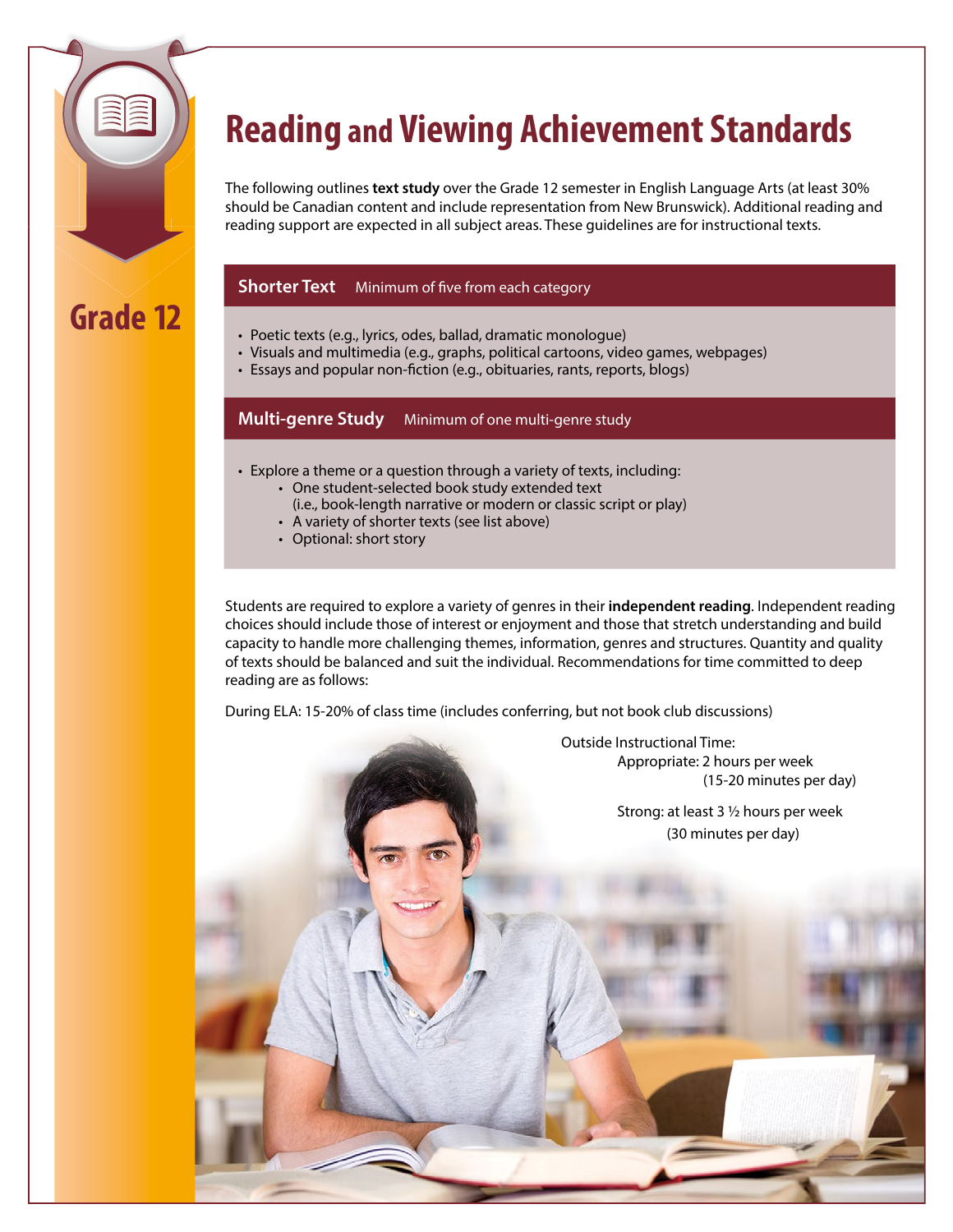# **Grade 12**

# **Reading Strategies and Behaviours**

By the end of Grade 12, students performing at **appropriate achievement** will demonstrate stamina when reading challenging grade-level instructional texts; **independently** employ and discuss strategies and behaviours; and set goals for improvement. Performance at **strong achievement** will include interest in the personal, social and aesthetic value of literature, including some evidence of academic choices in personal reading time.

**Make meaning**: set a purpose; examine and use text structure and format; skim, scan and reread; generate questions; make connections; analyze, synthesize and evaluate text; use close reading; identify evidence that supports main idea or thesis; organize information in notes, graphics or graphic organizers

**Solve words**: use a wide range of strategies and cues (e.g., root words and origins, background knowledge, and context cues); use reference and assistive technology tools to develop understanding of unknown or technical words; and examine word choice and language for author's voice and purpose

**Read with automaticity**: automatically read and understand most words in a range of contexts (vocabulary from grade-level texts, subject terminology, popular or cultural references, and connotative and figurative word meanings)

**Read with fluency**: read with expression and confidence; adjust rates to match form and purpose; use appropriate phrasing, pausing and intonation; attend to accuracy in complex sentences; and read aloud or rehearse difficult chunks of text

**Predict**: context clues, prior knowledge and experience, knowledge of literary devices, and knowledge of text forms and features to verify and adjust predictions about content

**Use text features**: use text features to preview, locate and interpret information, and verify understanding

**Use technology**: employ assistive tools, when required

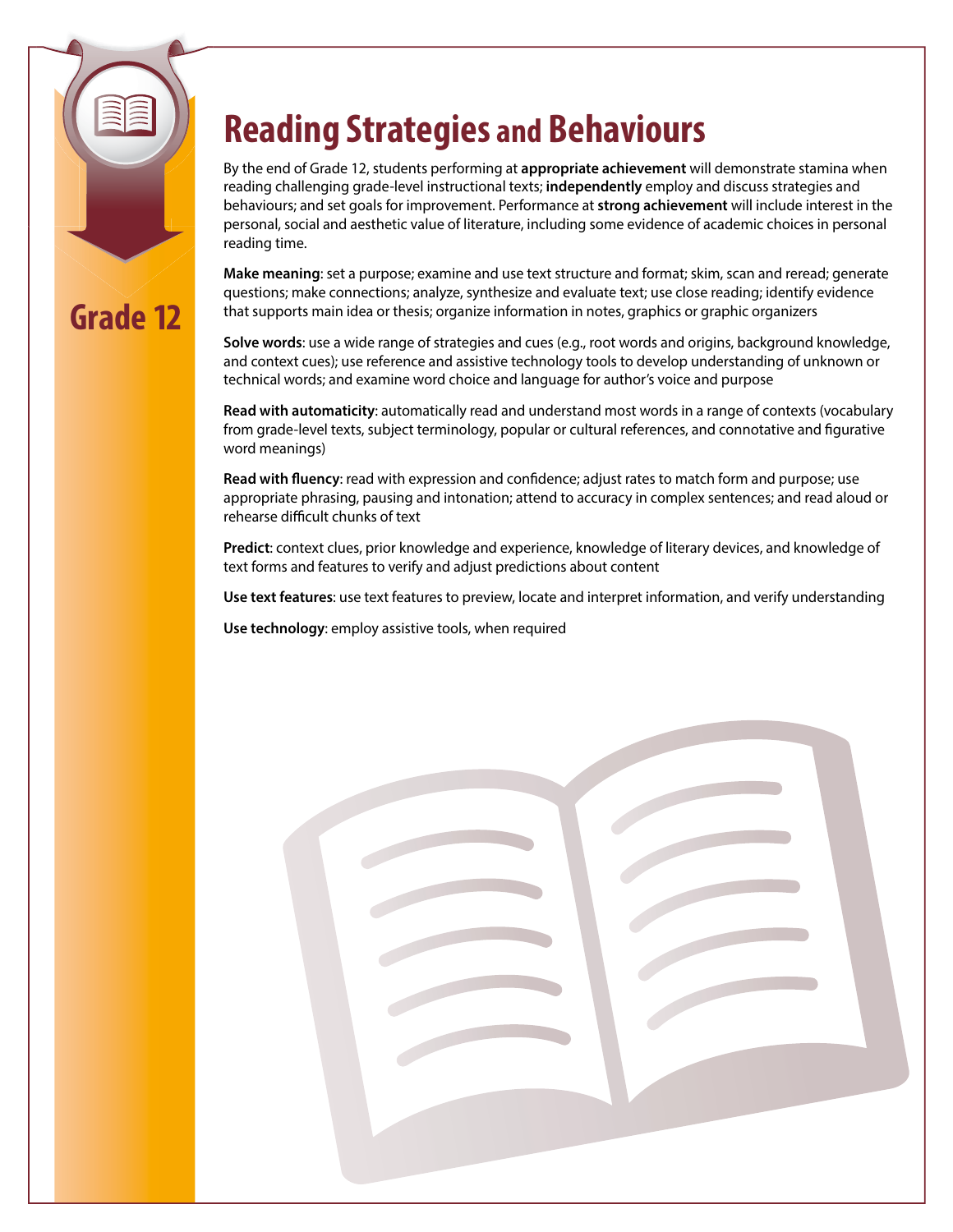

## **Comprehension Responses**

Indicators pertain to responses given to text at an independent reading level.

In **responses to all levels of questioning**, students are expected to support their ideas and content with relevant examples or information from the text. Responses considered **strong** show sophistication and depth in justifications and rationales, and may be described as original or creative. Products required to assess each of the following must reflect the principles of differentiated instruction.

## **Appropriate Achievement Strong Achievement**

- respond accurately to many literal questions when reading longer, denser texts, and systematically search large amounts of text for information
- identify key information about story elements and explain how these support themes
- identify figurative language, literary devices, domain-specific concepts and terminology
- concisely summarize key information

**Along with** the indicators outlined in Appropriate Achievement, readers performing at Strong:

- effectively manage longer texts containing new and unfamiliar concepts and ideas
- accurately determine importance of information and consistently differentiate main from subordinate ideas and information

## **Sample Prompts**

- What new information did you learn from reading and viewing this selection?
- Summarize what you have found so far. What key words did you note to help you remember?
- Where would you begin to construct a timeline to plot the events in this autobiography?
- Why is \_\_\_\_\_ (event or action of character) significant or insignificant to the story?
- \_ is known as \_\_\_\_ (imagery, centrifugal force, the Renaissance)?
- What were the key ideas in the information? Why did you identify them as important?
- Provide the gist of this article in twenty words or less.

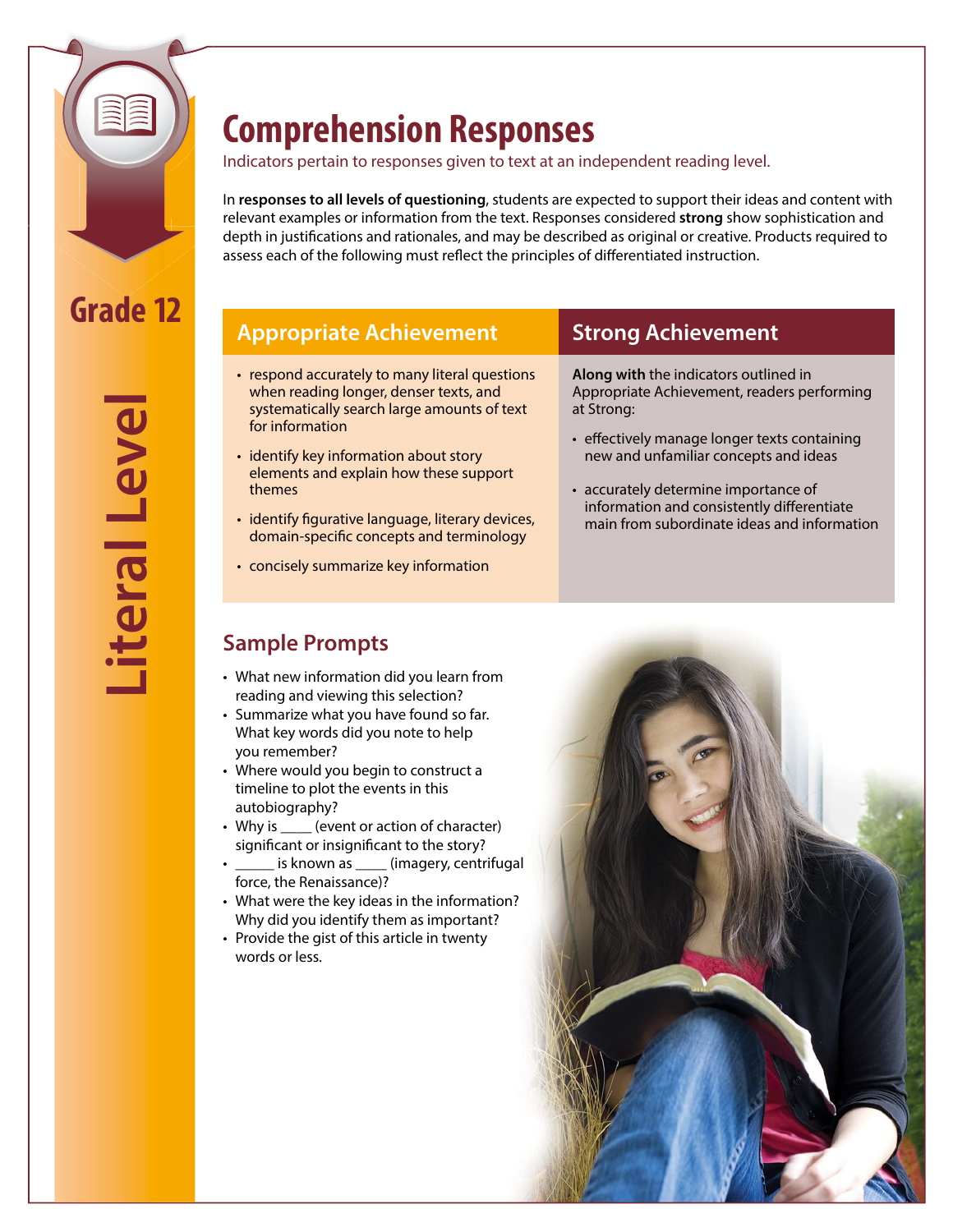

**Inferential Level** nferential Leve

#### **Appropriate Achievement Strong Achievement**

- make inferences about complex characters and story events; describe relationships between characters, and between context, language, purpose and audience; and describe effects on plot and subplots or overall theme
- interpret relationships between ideas— within and beyond the text—to draw conclusions or make comparisons
- use context clues, prior knowledge and other sources to explain the meaning of vocabulary, technical terms and dialect; interpret the meaning and purpose of a range of literary devices
- use text features (e.g., diagrams, graphics, quotes, table of contents, bibliography) and text organization and structure to interpret information and infer the author's or creator's purpose
- articulate points of view and messages in the text

**Along with** the indicators outlined in Appropriate Achievement, readers performing at Strong:

- demonstrate a solid understanding of how story events are interrelated
- choose precise evidence from the text to support opinions
- interpret why specific vocabulary, technical terms, dialect or literary devices were chosen
- identify and interpret how audience assumptions are shaped and shape the text

#### **Guidelines for Levels of Questions on Summative Assessments:**

Maximum 20% Literal Between 40-60% Inf/Int Between 20-60% Per/Ev/Cr

## **Sample Prompts**

- Describe relationships between\_\_\_\_ (characters) at the beginning and end of the story. What caused these changes?
- What does format, layout or structure tell you about the author's purpose?
- • In what ways did the weaknesses or strengths of the characters affect the chain of events in the story? How would the story be different if the characters had acted differently, or if different events had occurred?
- What is the theme or thesis of this selection? What helps justify your assumptions or conclusions? What influences your assumptions or conclusions?
- What does this phrase mean? Why was it chosen?
- • Give an example of how the author, poet, photographer, illustrator or creator used \_\_\_\_ (a specific device, such as foreshadowing, irony, imagery, archetypes, camera angles, lighting, line, volume, timing, pace). Explain.
- • How does this text feature (e.g., table of contents) help you understand the text? What information do you learn that adds to the text? What meaning or story can you infer?
- What message does the \_\_\_\_\_ (an aspect of the text: e.g., title, design, font, diction) convey?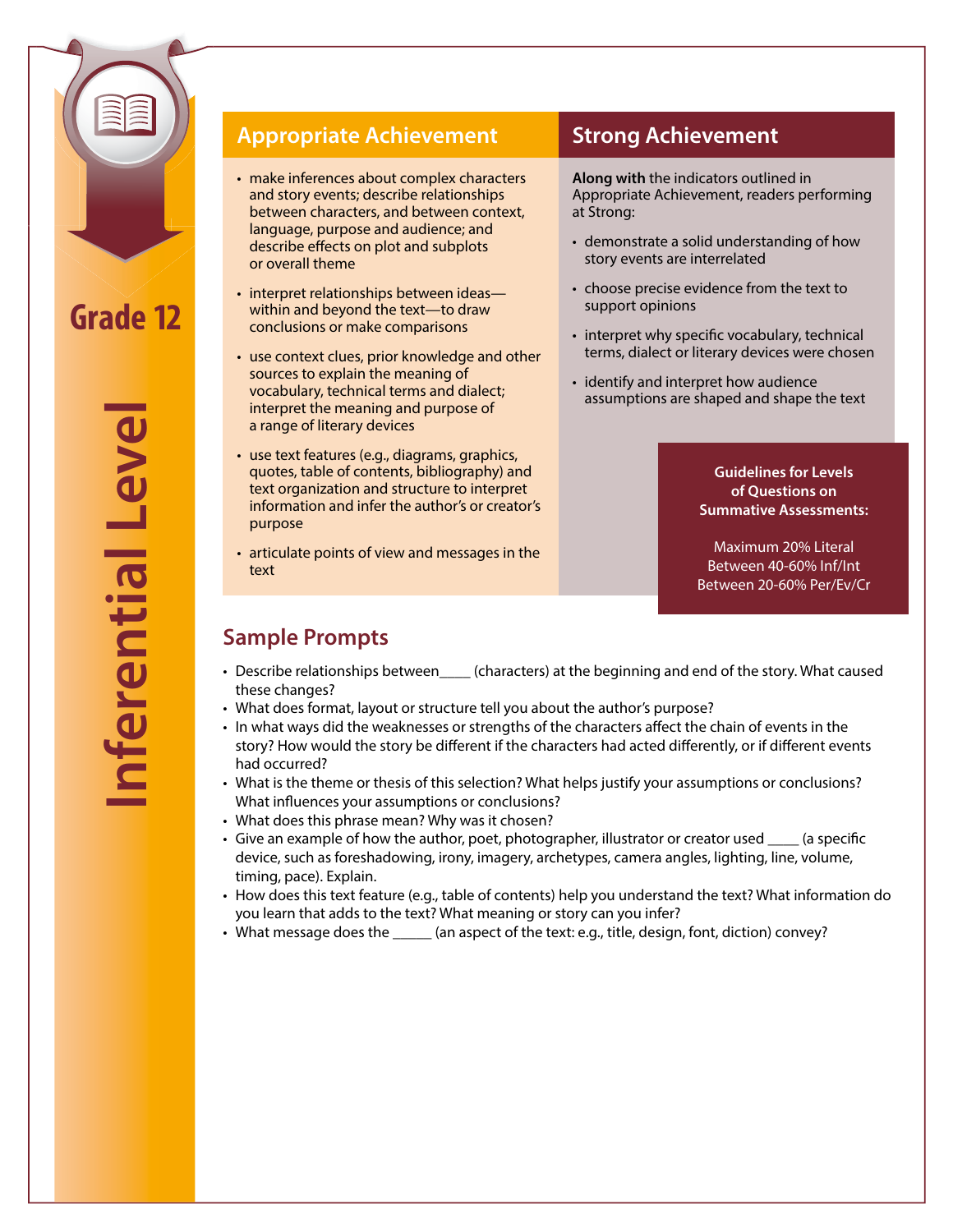

**Personal/Critical/Evaluative Level** Personal/Critical/Evaluative Leve

## **Appropriate Achievement Strong Achievement**

- compare and contrast characters, events, ideas and themes with personal experiences, prior knowledge and emergent understandings; make text-to-text, text-to-world comparisons; connect characters, themes and plots within and across texts and genres; consider texts in terms of worldview; make connections between texts, historical events, and social, moral and political issues
- express and support personal reactions, preferences for, and opinions about particular texts, authors, illustrators and genres; express changes in personal viewpoint and ideas
- analyze how different elements of craft (e.g., dialect, imagery, irony, flashbacks, foreshadowing, symbolism, tone) create meaning and engage audience; evaluate the author's effectiveness; cite evidence
- analyze how texts manipulate, persuade or control; comment about how discourses beliefs, values, identity and power—shape and are shaped by the text; propose alternative perspectives; demonstrate understanding that texts reveal and produce ideologies, identities, positions and propaganda; assess the veracity of claims and reliability of information; analyze multiple interpretations
- evaluate how purpose, structure, and characteristics of a variety of text forms contribute to understanding; analyze relationships between language, topic, genre, purpose, context and audience

**Along with** the indicators outlined in Appropriate Achievement, readers performing at Strong:

- research independently to extend interest and understanding of worldviews and gather information to support opinions
- choose precise citations from other sources to support assertions about texts
- synthesize experiences with other texts and prior knowledge to make sophisticated connections and offer unique perspectives

## **Sample Prompts**

- Does (character) remind you of other characters? Who and why? How does knowledge of these characters help you understand \_\_\_\_\_\_\_ (character)?
- What would you have done in this situation?
- How does the structure or layout of the text achieve or detract from the author's purpose?
- How does the \_\_\_\_\_\_ (e.g., publishing decision, such as inclusion of a table of contents, acknowledgements, epilogue) influence the reader?
- How are beliefs, values, identities or power relationships influenced by this passage? How does this contribute to or shape understanding of the text as a cultural artefact?
- The problem is described by \_\_\_\_\_\_. What do you think \_\_\_\_\_ would say about it?
- Whose viewpoint is presented? What, if any, opposing viewpoints are presented?
- • Whose viewpoint is missing? Describe the biases and assumptions presented in this selection. Whose interests are served? Who is the target audience for this selection?
- What are some examples of how the author used exaggeration or subtle misinformation?
- What are some similarities and differences between \_\_\_\_\_\_\_ (form or genre) and another (form for genre)?
- What presumptions are made of the reader?